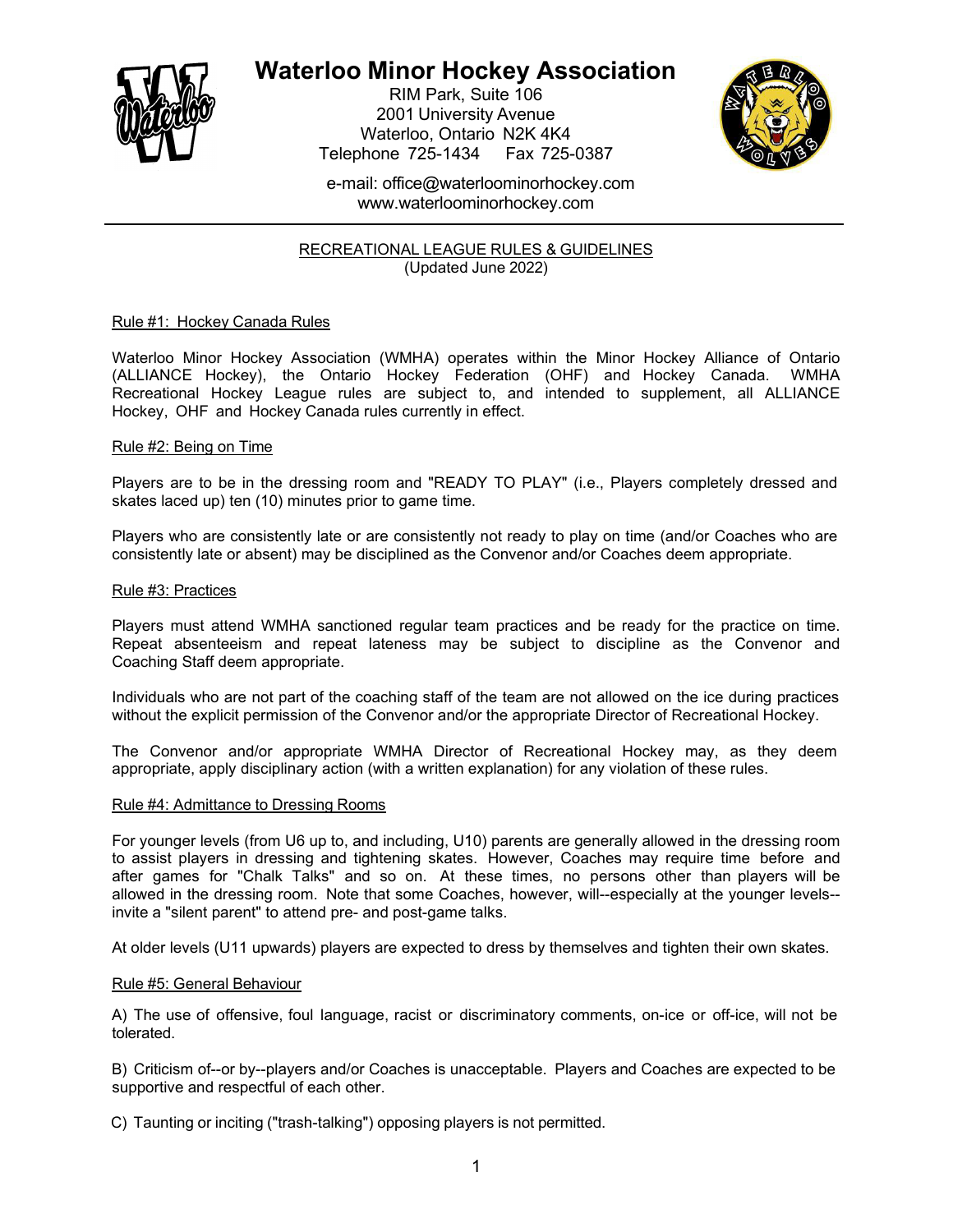D) Smoking, the use of tobacco, illegal drugs or alcoholic beverages while participating in WMHA events (e.g., on the bus, in the hotel, in the arena, in the dressing rooms) will not be tolerated.

E) Horseplay (including throwing objects on-ice, off-ice, in dressing rooms or hallways, etc.) will not be tolerated. To avoid possible serious injury players should not walk around dressing-rooms with skates on while other players are barefooted.

F) No players or parents are allowed in the Equipment Storage Area.

Coaches and/or Convenors will apply disciplinary actions as they deem appropriate for violations of Rule #5 (A to F).

#### Rule #6: Behaviour of Spectators

All persons attending games or practices as spectators are expected to behave in a responsible manner. Recreational League Convenors may require persons to leave an arena (or arena property) for any of the following infractions:

- A) Swearing, offensive, foul language, racist or discriminatory comments;
- B) Taunting or inciting ("trash-talking") players;
- C) Verbal abuse of game officials/players/Coaches OR other spectators;
- D) Use of alcoholic beverages or the use of illegal drugs;
- E) Fighting or other disorderly conduct.

Persons may also be refused admittance to future games or practices as determined by the divisional Convenor and/or appropriate Director of Recreational Hockey, subject to the right of Appeal pursuant to the Grievances and Appeals procedure listed in the WMHA Constitutional By-Laws.

#### Rule #7: Player Movement

There will be no player movement outside of an age grouping in the Recreational League unless so designated by the applicable Director(s) of Recreational Hockey. Under no circumstances are Coaches to exchange players without the knowledge and approval of their respective Convenors. Convenors will immediately notify the League Director of any player movement for approval and finalization.

#### Rule #8: Pre-game Access to Ice

No player is permitted on the ice until flooding has been completed and the rink attendants have left the ice and secured the rink doors.

Any infraction of this rule will result in the automatic assessment of a penalty shot against the offending team. Any team that consistently breaks this rule may be further disciplined by the Convenor and/or Coach.

#### Rule #9: Mandatory Equipment

- A) BNQ Neck Protector;
- B) Shoulder Pads, Elbow Pads and Shin Pads;
- C) Hockey Pants and Hockey Gloves;
- D) Athletic Support/Cup;

CSA approved Hockey Helmet with approved Full-Face and Ear Protection. (The Helmet must be fastened while on-ice with no more than two fingers under the chin strap. No stickers, tape or decals are permitted on helmets unless they are CSA approved. No unauthorized adjustments to helmets are permitted;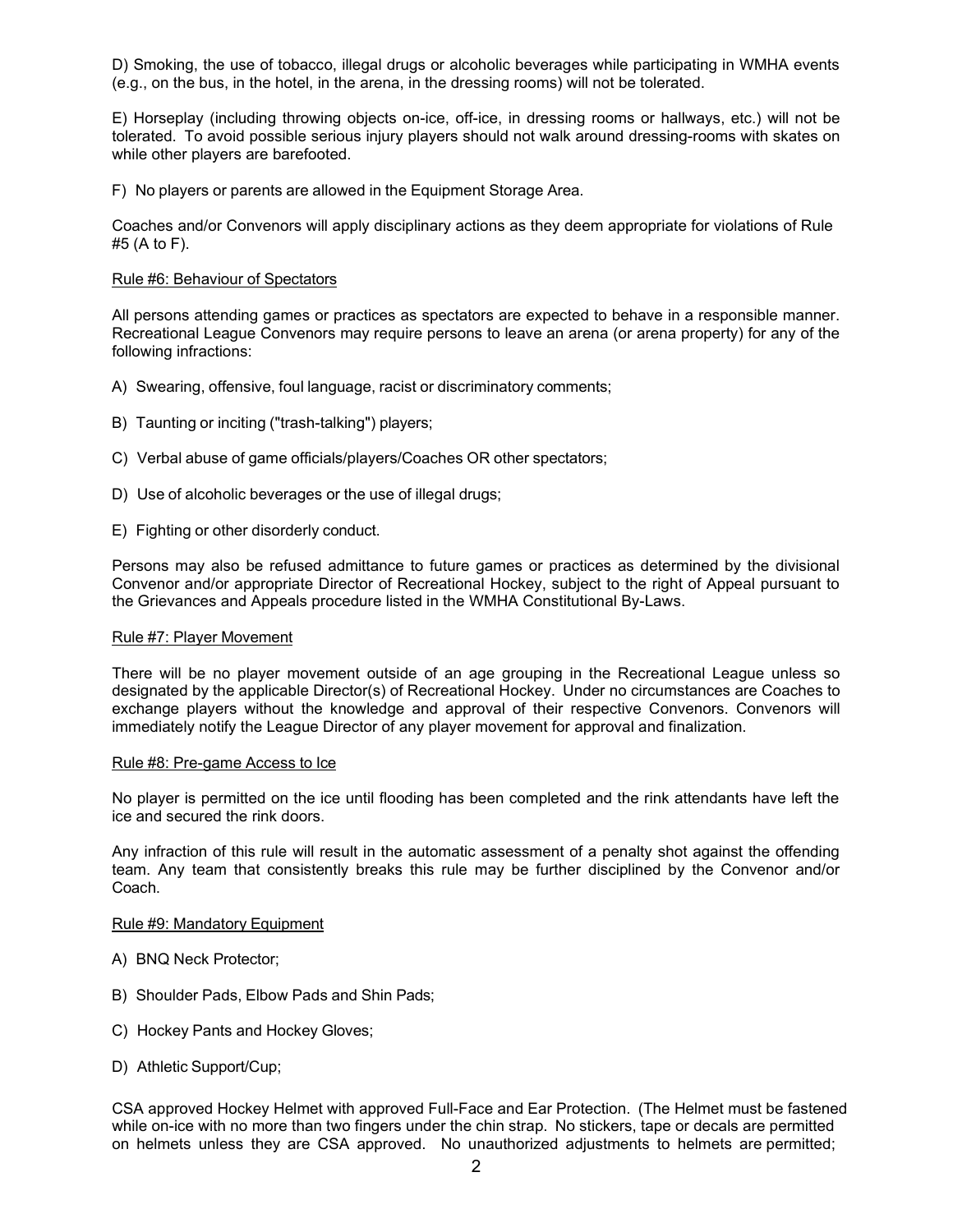note, however, that the addition of CSA approved "ear flaps" for older helmets is an acceptable alteration);

E) Goalies from Fundamentals up to (and including) the Minor Atom Division must also wear a WMHA approved "goat's beard" throat protector for all games and practices; goalies from Major Atom upwards are strongly encouraged to also wear an "end throat" protector mask;

F) All equipment should be properly fitted to ensure the maximum protection; no unauthorized alterations to equipment is permitted (e.g., the cutting of sweater sleeves) unless a player receives explicit written permission from the appropriate Director of Recreational Hockey.

Any WMHA player who assists with a practice must wear full equipment unless he or she is a registered Coach of the on-ice team. If a player does not have the required equipment--or the equipment is in a state of disrepair--the Convenor (or Coaching Staff) will refuse to allow an individual to participate in a game or practice.

# Rule #10: Game Times & Stop-Time Procedures

| Age Division             | <b>Game Length</b> |
|--------------------------|--------------------|
| U9 (full-ice games only) | $10-10-10$         |
| U10                      | $10-10-12$         |
| U11                      | $10-10-12$         |
| U12                      | $10-10-12$         |
| U13                      | $10-10-12$         |
| U14                      | $10 - 12 - 12$     |
| U15                      | $10-12-12$         |
| U16                      | $10-12-12$         |
| U18                      | $10 - 12 - 12$     |

The following are the Recreational League games game lengths:

# **THERE WILL BE NO CURFEW for any Recreational League games, subject to extenuating circumstances.**

However, if the ice schedule has materially fallen behind time due to extenuating circumstances, Convenors have the discretion either to "run the clock" through whistled stoppages in play and/or to "curfew" the game before the final buzzer.

## Rule #11: "Fair Ice-Time"

Recreational Hockey strives to provide all players with approximately equal Ice-Time throughout an entire game regardless of skill levels. Injuries and penalties are an obvious exception to this rule; also, changing "on the fly" with younger inexperienced players can occasionally lead inadvertently to unequal ice-times. Coaches must try to rectify any accidental inequalities. Coaches, however, may use a "Power Play" during the last *two (2)* minutes of a game which is the only other exception to this rule.

All Players will alternate shifts in rotation and must receive "Fair Ice-Time".

Pulling the Goalie for an extra player out can take place only during the last two (2) minutes of any period or during any delayed penalty call.

Double-shifting is absolutely prohibited unless necessary due to team roster size to ensure there are always 5 skaters players on the ice. In such cases, coaches must make sure all players take turns double shifting. The only exception is the Power Play described above. Coaches who disregard this rule will, in the first instance, receive a Convenor's warning. In the case of subsequent infractions, however, the game will be played to its conclusion so as not to punish the entire team.

Notwithstanding the actual score of the game, however, the offending team will automatically lose the game (1-0). Coaches may be further disciplined and/or suspended at the discretion of the Convenors for breach of these "Fair Ice-Time" rules and guidelines. Exceptions to this rule require the explicit permission of the League Convenor.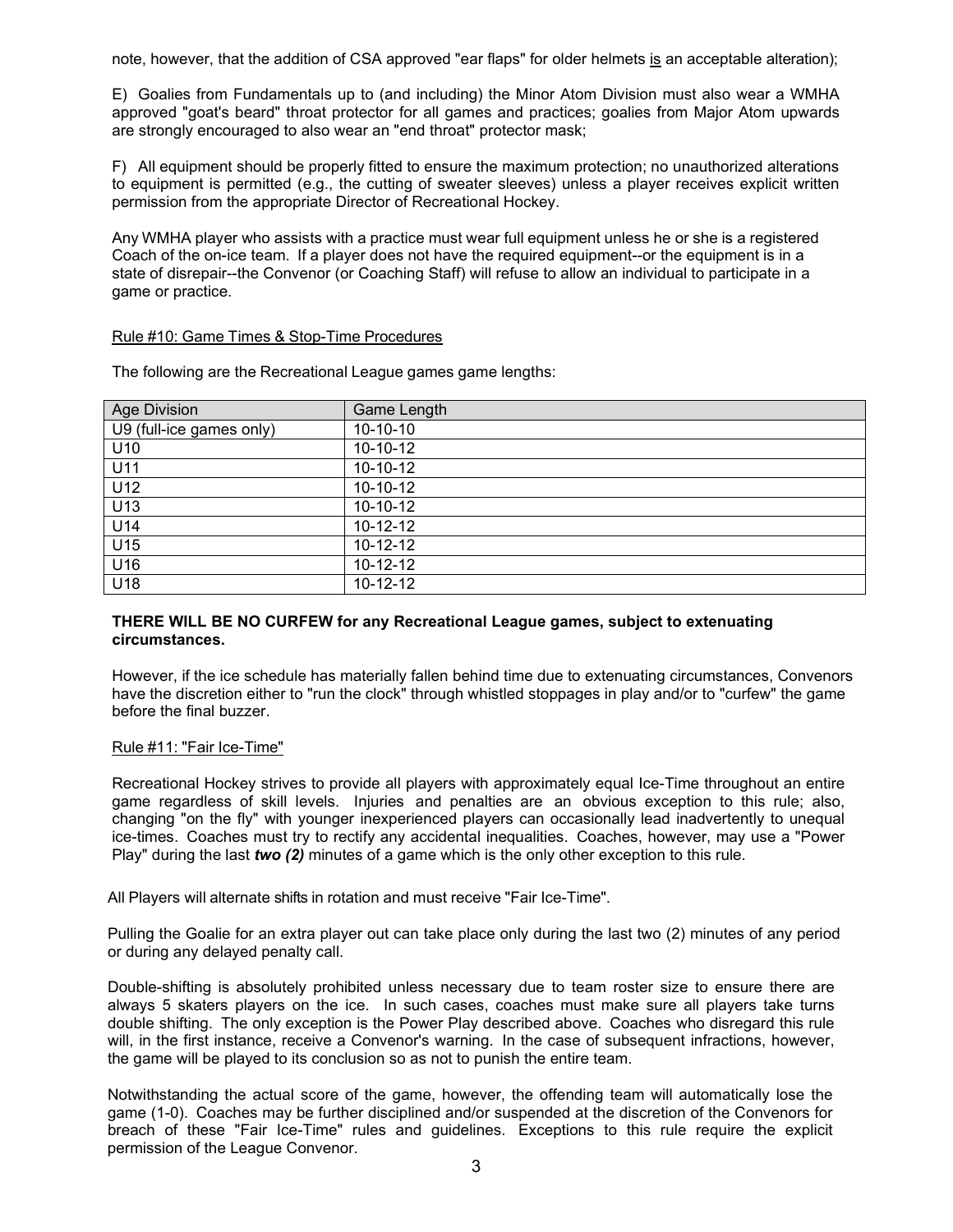## Rule #12: Team Composition (U9-U18)

Subject to player registration numbers, Recreational team rosters will consist of (a) 12 skaters + 1 goaltender for the U9-U15 divisions; and (b) 13 skaters + 1 goaltender at the U16-U18 divisions.

### Rule #13: Sportsmanship - **Post Game Handshake**

**At the conclusion** of each game, both teams will line up at centre ice and shake hands to encourage sportsmanship, unless at the discretion of the referee(s) it is inadvisable to do so for reasons of participant safety. Both teams will go directly to their respective dressing rooms following the **post-game** handshake. If both teams must leave through the same exit then the Visiting Team will leave first while the Home team waits at their own Bench for the ice to clear.

### Rule #14: Body-Checking

Body-checking is absolutely prohibited in all Recreational League games. Body "contact" in the scope of puck pursuit and incidental contact is permitted in accordance with Hockey Canada rules provided it results from the active movement of the puck carrier.

#### Rule #15: 5 Penalty Minutes in a Game

Any player who receives five (5) or more penalty minutes of any kind in a game will automatically be ejected for the balance of the game upon the assessment of the penalty resulting in the fifth (5th) penalty minute.

#### Rule #16: Coaching Penalties

Verbal abuse of game Officials, swearing, obscene gestures or other displays of anger by Coaching Staff will not be tolerated. Game Officials will assess an "Unsportsmanlike Conduct Penalty" (Bench Minor) for this kind of behaviour if warranted, and at the discretion of the Referee may assess a Game Misconduct against the offending Coach. The Convenor has the discretion to impose extra suspensions if any Coach, Manager or Trainer consistently receives these kinds of penalties. Penalties carrying suspensions will be as per OHF minimum suspension rules.

## Rule #17: Assessment of Major or Misconduct Penalties

If a Major Penalty/Game Misconduct is assessed, the player will be ejected immediately and another player will serve the penalty. Coaches will rotate players serving the penalty on stoppages in play to avoid one player serving the entire penalty. Players may be subject to further disciplinary action by the Convenor. Penalties carrying suspensions will be as per the OHF minimum suspension rules.

#### Rule #18: WMHA Equipment

All equipment provided by WMHA must be obtained from the Equipment Manager. Equipment may not be kept for summer use without the explicit permission of the Equipment Manager. Coaches who do not follow this rule may be suspended by WMHA.

#### Rule #19: Jewellery

Players are not permitted to wear jewellery of any kind (i.e. earrings, rings, watches, necklaces) while on the ice for either games or practices. The only exception to this rule is medical alert identification which must, for safety reasons, be brought to the attention of the Convenor.

#### Rule #20: Tournaments

Any Coach who enters his or her team in a House League Tournament (including WMHA's Christmas Tournament) may not add any players from another team or substitute players from another team for his own players--without the explicit written permission from the appropriate Director of Recreational Hockey.